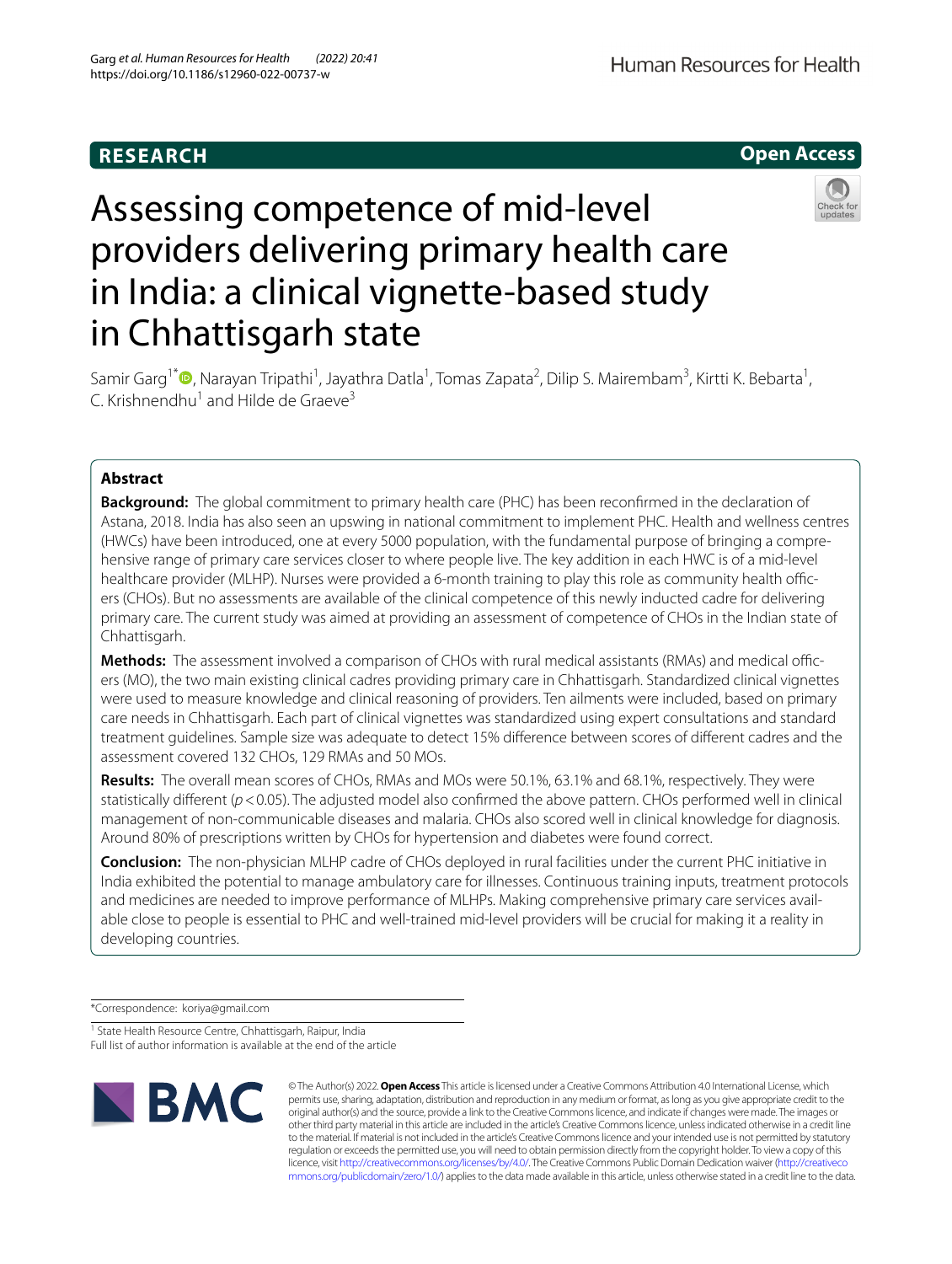**Keywords:** Primary health care, Provider competence, Mid-level providers, Quality, Non-physician clinician, India, Non-communicable diseases, Clinical vignette

## **Background**

According to the World Health Organization (WHO), primary health care (PHC) is the best approach to ensure access to healthcare with equity and efficiency  $[1]$  $[1]$  $[1]$ . The global commitment to PHC has been reconfrmed in the Declaration of Astana, 2018. Its closeness to community, ability to cover bulk of the healthcare needs of the most number of people in least cost and emphasis on equity make PHC particularly essential for low- and low- to middle-income countries (LLMICs) like India. An important component of PHC is ensuring access to curative care at primary level as it reduces mortality and need for secondary and tertiary care [\[2](#page-8-1), [3\]](#page-8-2).

India has also seen an upswing in national commitment to implement PHC. In 2015, a task-force was set up by the central ministry of health to provide recommendations for rolling out comprehensive PHC in India [[4](#page-8-3)]. It was also a key proposal in India's national health policy, 2017 [[5](#page-8-4)]. In order to deliver PHC, an architectural correction was conceptualized in the design of public health system in India. It involved introducing health and wellness centres (HWCs), one at every 5000 population, as the hub for PHC  $[5]$  $[5]$  $[5]$ . The emergence of HWC marks a very signifcant development for PHC in India because of the following reasons  $[5-8]$  $[5-8]$  $[5-8]$ :

- a. It brings primary curative services closer to people. An HWC can be reached within half an hour by any of the families it covers.
- b. Earlier, the formal services available close to people were selective, largely limited to immunization and ante-natal care. As a result, for many people the unqualifed informal providers were the closest option for seeking treatment when they fell sick. Now, HWCs are there to provide a wide range of services to address the primary care needs comprehensively.
- c. HWCs also represent a response to the epidemiological transition in India as they emphasize adequate coverage of non-communicable diseases (NCDs) at primary level.
- d. HWC design is based on a population health approach and to ensure a continuum of care. They aim to undertake activities for promotive and preventive health in the community, detect illnesses in time, treat the simpler conditions and refer the complicated cases to higher facilities and ensure the nec-

essary follow-up and home-based care of chronic disease cases.

Pilots on HWCs, funded by the national health mis-sion, were started in 2017 [\[9\]](#page-8-6). The central government declared HWCs as a fagship national programme in 2018  $[6]$  $[6]$ . The target was to operationalize 115 000 HWCs across the country by upgrading existing facilities at 5000 population (known a sub-centres) by year 2022. By November 2021, around 51 500 of them had been made functional [[10](#page-8-8)].

In order to operationalize HWCs, existing sub-centres were upgraded and services were expanded by adding infrastructure, supplies and most importantly the human resources. The key addition in staff for each HWC is that of a mid-level healthcare provider (MLHP). MLHP provides leadership to the primary care team working at the HWC and consisting of the MLHP, 1–2 paramedical staf and 5–10 community health workers [[8](#page-8-5)]. MLHPs are also the main providers of healthcare to individuals coming for treatment to  $HWCs [8]$  $HWCs [8]$  $HWCs [8]$ .

In order to produce and recruit MLHPs for HWCs, a policy was introduced to select nursing graduates and train them further in a bridge course of 6 months. The bridge course was designed to specifcally cover the role of MLHP in HWCs  $[8]$  $[8]$ . This cadre trained to play the MLHP role in HWCs was designated as 'community health officers' (CHO).

CHOs now constitute one of the largest cadres of clinical care providers at primary level in India. But no assessments are available of the performance of CHOs including their clinical competence to detect and treat the illnesses they come across in HWCs. Provider competence can have a huge bearing on the range and quality of services the HWCs are able to provide and the amount of credibility these new institutions gain among the communities they serve. Also, if the providers are not confdent in diagnosing and treating, they can end up referring most of the patients to higher facilities. That can defeat the fundamental purpose of HWCs, i.e., to bring a comprehensive range of primary care services closer to where people live  $[7]$  $[7]$ . The success of the HWC policy thus depends to a large extent on the competence of CHOs. The current study was therefore aimed to provide an assessment of clinical competence of CHOs. The aspect of PHC current study is focused on is of curative services at primary level.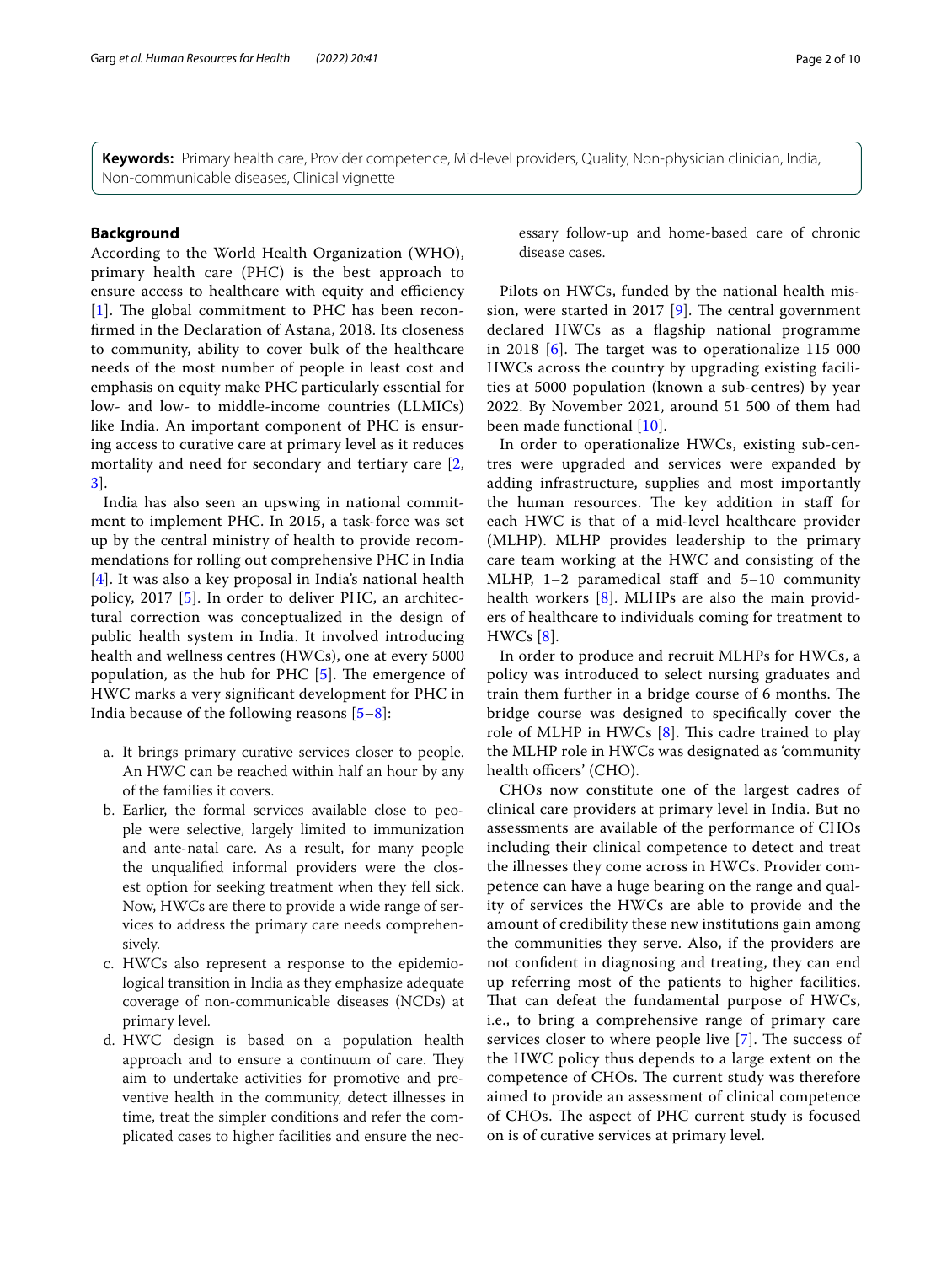Globally, several models have been tried to create cadres of non-physician healthcare providers suited to deliver PHC, especially for rural areas  $[11, 12]$  $[11, 12]$  $[11, 12]$ . These cadres have a shorter training than physicians, but are deployed to provide clinical care. The available global evidence suggests that MLHPs are performing several clinical functions that were traditionally handled by physicians [\[11](#page-8-10), [13](#page-8-12)[–20](#page-8-13)]. A study from India has concluded that nurses can be trained to play a clinical role in management of NCDs [\[21\]](#page-8-14). A systematic review has reported that when non-physicians were permitted to prescribe drugs they were able to treat patients efectively by following protocols [\[12](#page-8-11)]. Assessments of the performance of such non-physician healthcare providers can also be useful to inform global policies for organizing PHC [\[11](#page-8-10), [12](#page-8-11)]. The current study was conducted in the state of Chhattisgarh. This state was a pioneer to start a 3-year diploma course to create a cadre of non-physician primary care providers for public facilities in rural areas in the state [ $22$ ]. This cadre now has more than a decade's experience and is known as rural medical assistants (RMA). RMA has been an important reference in design of non-physician healthcare providers in India, including the CHO cadre  $[4, 8]$  $[4, 8]$  $[4, 8]$  $[4, 8]$ . The simultaneous presence of such cadres in Chhattisgarh ofered an opportunity to conduct a comparison of CHOs with RMAs. Another useful comparison for assessing CHOs could be with medical officers (MOs) serving in primary care roles in rural areas. MOs are physicians, i.e. doctors with an undergraduate degree in medicine. A 2009 study of clinical competence of primary care providers in India had also relied on comparisons between diferent provider cadres [\[11\]](#page-8-10).

## **Methods and materials**

#### **Study setting**

Chhattisgarh is one of the poorest states in India. The state had a population of around 29 million and 77% of it lived in rural areas in 2020. The vulnerable indigenous communities called Scheduled Tribes constitute 31% of its population. In 2018–2019, the state had a density of 2.9 MOs per 10 000 population, which was poorer than the national average of 7.6 per 10 000 [[23\]](#page-8-16).

The state has 837 primary health centres, one per 30 000 population. The state had 5206 sub-centres, each covering around 5000 population and providing reproductive and child health services. By September 2020, the state had converted 1895 of its sub-centres into HWCs [[24\]](#page-8-17).

## **Selection of providers and HWCs**

The study was aimed at assessing the in-service competence of CHOs, RMAs and MOs working at the primary care level. Therefore, individuals in the above cadres working at primary health centres or HWCs for 6 months or longer were included in the study. There were 1110 CHOs, 1212 RMAs and 396 MOs fulflling the above criteria in September 2020, when the data collection was started  $[23]$  $[23]$ . The minimum sample size was calculated to detect a 15% diference in mean competence scores between the groups with 90% power and confdence level of 95%. According to the above calculation, a minimum of 50 providers of each type were necessary to be covered. It was decided that around 10% of the eligible individuals in each cadre will be covered while ensuring the above minimum required sample size. The above sample size for each cadre was increased by 25% to account for nonresponse. Thus, a sample of 139 CHOs, 152 RMAs and 63 MOs was to be selected. The list of all 1110 CHOs working in the state was arranged district-wise from north to south. From the above list, 139 CHOs were selected using systematic random sampling. The required sample of 152 RMAs and 63 MOs was also selected through a similar procedure. The study was able to assess 132 CHOs, 129 RMAs and 50 MOs. The response rate for CHOs, RMAs and MOs was 95%, 85% and 79%, respectively.

## **Study tools**

Provider competence was assessed in terms of clinical knowledge for specifc primary care services by using clinical vignettes. Clinical vignettes are a form of simulated clinical case structure, used primarily to measure knowledge and clinical reasoning of a healthcare provider [[11,](#page-8-10) [25–](#page-8-18)[27](#page-8-19)]. A key advantage of using clinical vignettes is that the case-mix is same for all the providers being assessed. This allows a valid comparison of their scores.

Similar to earlier studies, each clinical vignette was structured in the following stages—history taking, examination and investigations, diagnosis, treatment (prescription) and follow-up [\[11,](#page-8-10) [27](#page-8-19)]. Under each of the above stages, a set of relevant elements was added based on standard treatment guidelines and inputs from clinical experts.

The form of clinical vignettes used in this study, one of the interviewers played the part of patient and started by describing the main complaint (e.g. I am a 30-year-old woman with fever) and the provider was requested to proceed with the simulated consultation by subsequently asking questions related to history, examination and investigations. The provider was aware that the patient was imaginary and it was a simulated conversation with the interviewer. Whenever the provider asked any relevant question related to history, examination or investigation, the surveyor gave a standard response. After the history, examination and investigation sections, the provider was asked to state the diagnosis, treatment and follow-up [[11,](#page-8-10) [27](#page-8-19)].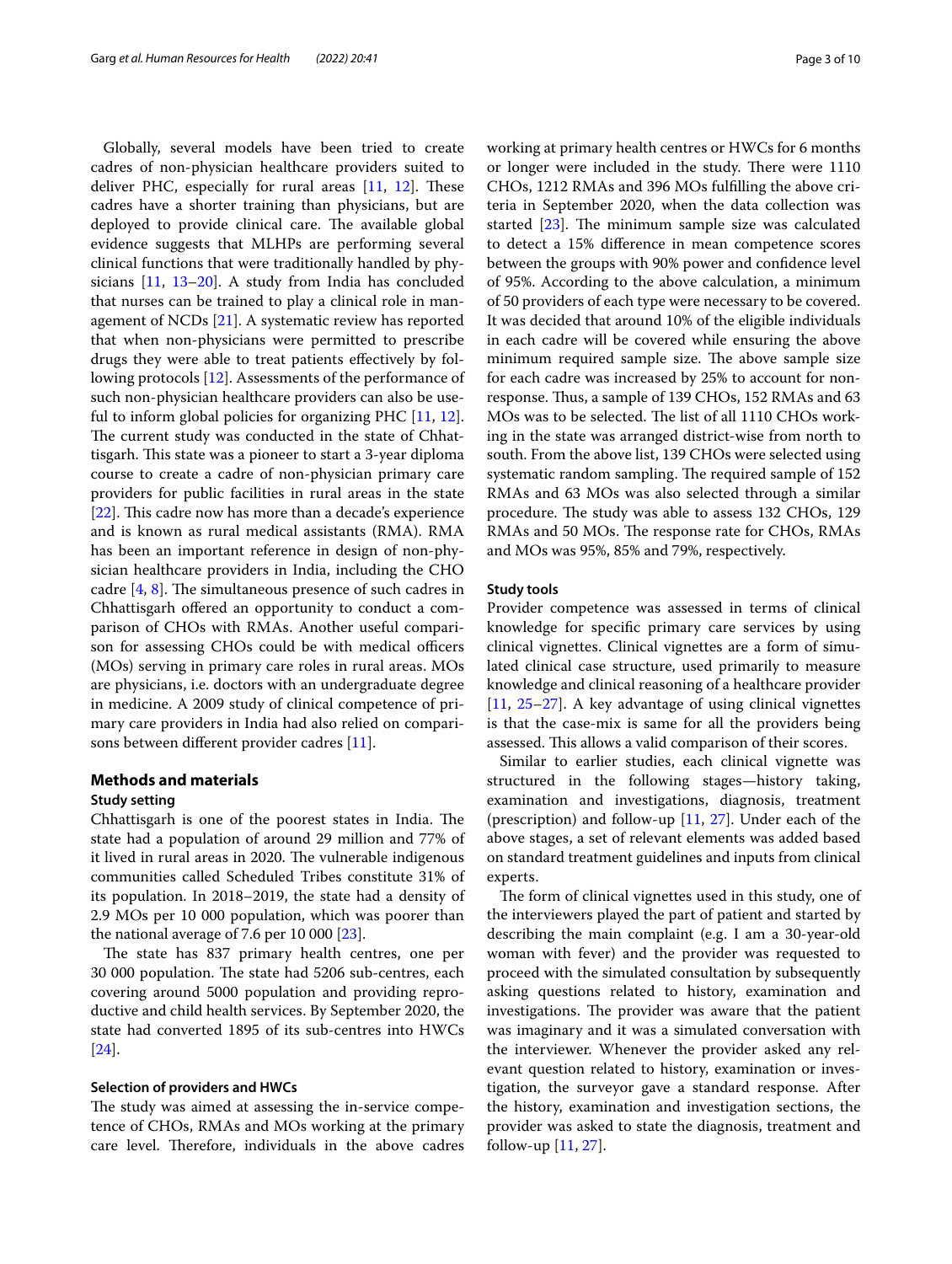Each part of the vignette was standardized: (a) the elements expected to covered by the provider in history, examination and investigation; (b) the responses to be given by the interviewer to any relevant question by provider and c) the correct diagnosis, treatment (prescription) and follow-up care against which the providers' responses are to be judged. The standardization was done using standard guidelines and advice of experts from the All India Institute of Medical Sciences, Raipur. The vignettes were pretested with a few CHOs, RMAs and MOs before being fnalized.

#### **Case selection**

The clinical vignettes were developed for 10 tracer conditions that cover the illnesses commonly seen at primary care level in Chhattisgarh. They were selected based on consultations with experts and practising clinicians. The clinical vignettes were on the following conditions: diarrhoea with severe dehydration, pneumonia, malaria, hypertension, diabetes, vulvo-vaginal candidiasis, preeclampsia, scabies, poisoning and sickle cell disease.

Some of the other important diseases in the state, like tuberculosis and leprosy, were not included as they are not expected to be diagnosed or treated at HWCs. Though HWCs do refer the presumptive cases of above diseases to higher facilities, the role does not involve clinical care.

#### **Scoring of clinical vignettes**

The maximum score for each vignette was of 100 marks. The 100 marks for each vignette were divided across relevant elements in proportion to the relative importance of that element in ensuring the best clinical care. The element-wise distribution of marks for each vignette was decided by a set of experts. It was validated by another set of clinical experts. Other studies have also used a similar approach for deciding the marks for diferent parts of a clinical vignette [\[27](#page-8-19)[–31\]](#page-8-20).

#### **Data collection and analysis**

The data collection was managed by the State Health Resource Centre, an autonomous body providing technical support to the department of health in Chhattisgarh. Each interviewer deployed for the data collection had an undergraduate degree in health sciences and a master's degree in public health. Data collection for the study was done from October 2020 to February 2021. Apart from the vignettes, data were collected on the number of persons provided treatment by the concerned provider (CHO/RMA/MO) for various kinds of ailments. Mean and median with 95% confdence intervals were calculated for scores in diferent sections and vignettes. For statistical signifcance, one-way ANOVA was used to compare the diference in mean score of all three providers.

A multi-variate linear regression model was applied to confrm the diference in clinical scores of the three cadres. The outcome variable was the competence score achieved by the providers. We did not expect any extreme values for this variable. Five of the six independent variables included in the adjusted model were based on an existing study in Chhattisgarh  $[11]$  $[11]$ . The above variables were—cadre, age, sex, distance of posting place from district headquarter and type of area (tribal/non-tribal). We expected the years of experience to be a relevant variable and therefore included it in the model.

Data analysis was done using IBM-SPSS 20.0 version software.

## **Ethical consideration**

Ethics approval for the current study was provided by the Institutional Ethics Committee of State Health Resource Centre, Chhattisgarh, India. Informed written consent was obtained from each participant.

#### **Results**

The socio-demographic and other characteristics of the three cadres—CHOs, RMAs and MOs doctors are given in Table [1.](#page-4-0) The proportion of women among the CHOs was 83%; as compared to 39% in RMAs and 26% in MOs. Around one-third of CHOs belonged to the vulnerable communities of Scheduled Tribes, whereas their representation among the RMAs and MOs was miniscule. The mean age of CHOs was lower than RMAs and MOs. The average distance of the workplace, i.e. the place of posting, from their native place was the closest for CHOs and farthest in case of MOs.

In terms of experience, CHOs were the least experienced. The average experience in primary care was around a year for CHOs, whereas it was close to 10 years for RMAs.

The number of persons provided treatment by the concerned provider (CHO/RMA/MO) for various kinds of ailments is given in Additional fle [1](#page-7-0): Table S1. It shows that a variety of illnesses were being treated in health and wellness centres (HWCs) of Chhattisgarh around 2019 end. Average around 359 patients received treatment per health and wellness centre in a month. HWCs managed a variety of ailments when they were stafed with a MO, RMA or a CHO.

## **Competence scores**

The overall competence scores of the three cadres for all the vignettes put together are given in Table [2](#page-4-1). Overall, CHOs score less than RMAs. The MOs scored greater than both the MLHP cadres  $(p<0.05)$ . The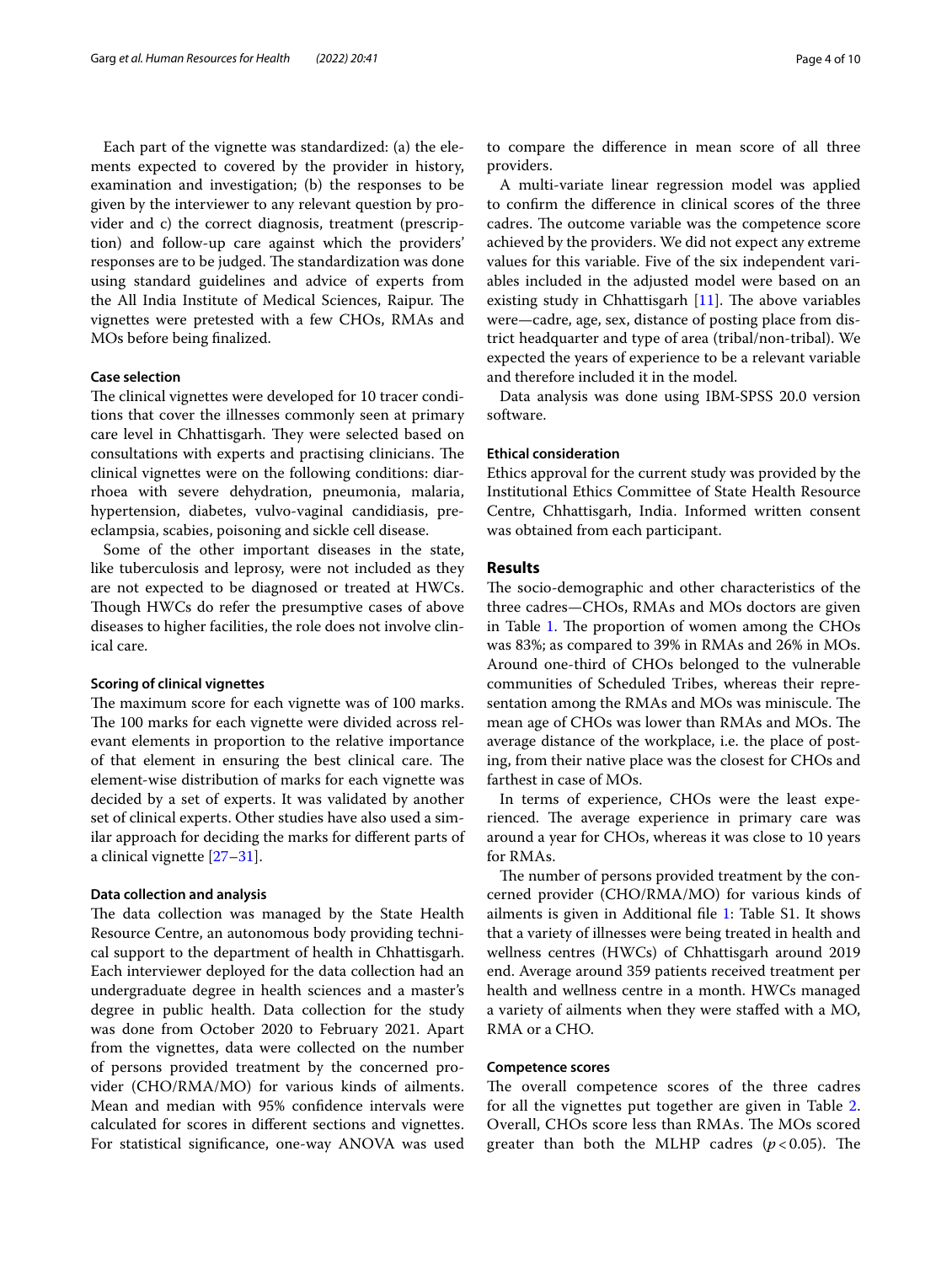| Characteristic                          | <b>Community health officers (CHOs)</b> | <b>Rural medical assistants (RMAs)</b> | <b>Medical</b><br>officers<br>(MOs)<br>$N = 50$ |  |
|-----------------------------------------|-----------------------------------------|----------------------------------------|-------------------------------------------------|--|
|                                         | $N = 132$                               | $N = 129$                              |                                                 |  |
| Age category (years)                    |                                         |                                        |                                                 |  |
| $21 - 25$                               | 35.6%                                   | 0.0%                                   | 12.0%                                           |  |
| $26 - 30$                               | 62.9%                                   | 0.8%                                   | 48.0%                                           |  |
| $31 - 35$                               | 0.8%                                    | 37.2%                                  | 32.0%                                           |  |
| $36 - 40$                               | 0.8%                                    | 58.1%                                  | 4.0%                                            |  |
| $41 - 45$                               | 0.0%                                    | 3.9%                                   | 4.0%                                            |  |
| Gender                                  |                                         |                                        |                                                 |  |
| Male                                    | 16.7%                                   | 61.2%                                  | 74.0%                                           |  |
| Female                                  | 83.3%                                   | 38.8%                                  | 26.0%                                           |  |
| Marital status                          |                                         |                                        |                                                 |  |
| Single                                  | 77.3%                                   | 5.4%                                   | 60.0%                                           |  |
| Married                                 | 22.7%                                   | 94.6%                                  | 40.0%                                           |  |
| Type of area where posted               |                                         |                                        |                                                 |  |
| Tribal area                             | 35.2%                                   | 39.4%                                  | 24.0%                                           |  |
| Other area                              | 64.8%                                   | 60.5%                                  | 76.0%                                           |  |
| Distance of workplace from native place |                                         |                                        |                                                 |  |
| < 50 km                                 | 69.7%                                   | 61.2%                                  | 48.0%                                           |  |
| 50-100 km                               | 8.3%                                    | 11.6%                                  | 8.0%                                            |  |
| $>100$ km                               | 22.0%                                   | 27.1%                                  | 44.0%                                           |  |
| Caste (social group)                    |                                         |                                        |                                                 |  |
| <b>Scheduled Castes</b>                 | 11.4%                                   | 12.4%                                  | 16.0%                                           |  |
| Scheduled Tribes                        | 26.5%                                   | 3.9%                                   | 8.0%                                            |  |
| Other Backward Classes                  | 51.5%                                   | 51.9%                                  | 36.0%                                           |  |
| Others                                  | 10.6%                                   | 31.0%                                  | 40.0%                                           |  |
| Length of experience in primary care    |                                         |                                        |                                                 |  |
| Mean experience in years                | 0.8                                     | 9.3                                    | 2.8                                             |  |

## <span id="page-4-0"></span>**Table 1** Sample profle

<span id="page-4-1"></span>**Table 2** Comparison of overall scores (%) between diferent providers (with 95% CI)

| <b>Rural medical</b><br>Community<br>health officers<br>assistants<br>(RMAs)<br>(CHOs) |                   | Medical officers (MOs) P value |        |
|----------------------------------------------------------------------------------------|-------------------|--------------------------------|--------|
| $N = 132$                                                                              | $N = 129$         | $N = 50$                       |        |
| $50.1(48.6 - 51.6)$                                                                    | $63.1(60.7-65.4)$ | $68.1(65.1 - 71.1)$            | < 0.01 |

median scores are given in Additional fle [2:](#page-7-1) Table S2 and they show a similar pattern.

The scores in different vignettes/diseases are given in Table [3](#page-5-0). CHOs scored well on hypertension, diabetes and malaria and their scores for these diseases were close to what RMAs and MOs scored. CHOs scored poorly (mean score < 50%) for diarrhoea, vulvo-vaginal candidiasis and pre-eclampsia.

The mean scores of RMAs were above 50% for all the ten conditions but their scores for diarrhoea, vulvovaginal candidiasis and pre-eclampsia were poorer relative to other conditions. MOs also scored above 50% for all the ten conditions, but their scores for diarrhoea and pre-eclampsia were poorer relative to other diseases.

Table [4](#page-5-1) gives the scores according to the component of clinical care. Among the components of clinical care, CHOs did well in diagnosis with score of 65%. Their mean scores were close to 50% in rest of the components.

For RMAs and MOs, the relatively weaker areas were of history taking and physical examination/investigations. Around 80% of the prescriptions written by CHOs for hypertension and diabetes were found correct (Additional fle [3:](#page-7-2) Table S3). For malaria and pneumonia, around two-thirds of prescriptions written by CHOs were found to be correct. The CHOs did not score well on prescriptions for pre-eclampsia.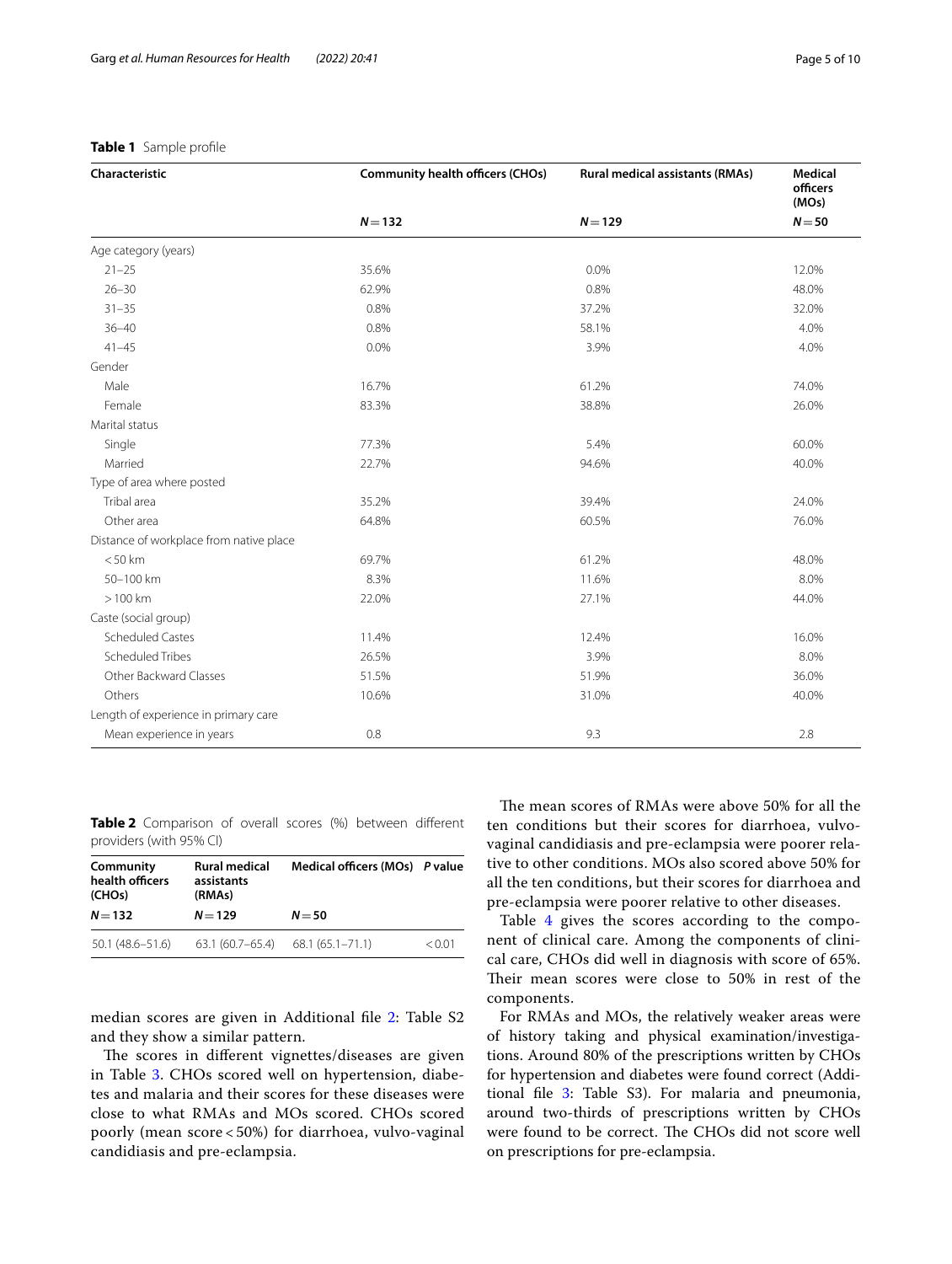| <b>Disease</b>               | <b>Community health officers</b><br>(CHOs) | <b>Rural medical assistants</b><br>(RMAs) | <b>Medical officers (MOs)</b> | P value |
|------------------------------|--------------------------------------------|-------------------------------------------|-------------------------------|---------|
|                              | $N = 132$                                  | $N = 129$                                 | $N = 50$                      |         |
| Diarrhoea with dehydration   | 39.4 (36.5 - 42.5)                         | 53.5 (50-57.1)                            | 51.4 (45.4–57.4)              | < 0.01  |
| Chest indrawing pneumonia    | 50.7 (47.5-53.9)                           | $65.3(62.4 - 68.1)$                       | 64.5 (59.0-69.9)              | < 0.01  |
| Malaria                      | $65.9(63.4 - 68.5)$                        | 76.5 (74.4–78.7)                          | 81.1 (78.1-84.1)              | < 0.01  |
| Hypertension                 | $67.3(64.6 - 70)$                          | $68.3(65.3 - 71.3)$                       | 71.5 (67.3–75.7)              | 0.02    |
| <b>Diabetes</b>              | $63.8(61.2 - 66.4)$                        | $69.1(66.4 - 71.7)$                       | 72 (68.3 - 75.7)              | < 0.01  |
| Vulvo-vaginal candidiasis    | $31.1(27.5 - 34.7)$                        | 51.9 (47.8–56.1)                          | $60.6(53.6 - 67.7)$           | < 0.01  |
| Pre-eclampsia                | 35.4 (33-37.9)                             | 53.3 (49.8-56.7)                          | 54.9 (49.1-60.8)              | < 0.01  |
| <b>Scabies</b>               | 48.9 (43.5 - 54.4)                         | 72 (66.8-77.2)                            | 82.4 (75.4-89.5)              | < 0.01  |
| Organo-phosphorous poisoning | 48.7 (45-52.4)                             | $61.7(58.1 - 65.3)$                       | 73.5 (69.1-78)                | < 0.01  |
| Sickle cell disease          | 49.2 (45.5 - 53)                           | 59.3 (51.9 - 58.7)                        | 68.9 (63.7-74)                | < 0.01  |

## <span id="page-5-0"></span>**Table 3** Disease condition-wise comparison of overall scores (%) of diferent providers (with 95% CI)

<span id="page-5-1"></span>**Table 4** Clinical care component-wise comparison of scores (%) of diferent providers (with 95% CI)

| Component                           | <b>Community health officers</b><br>(CHO <sub>s</sub> ) | <b>Rural medical assistants</b><br>(RMAs) | Medical officers (MOs) | P value |
|-------------------------------------|---------------------------------------------------------|-------------------------------------------|------------------------|---------|
|                                     | $N = 132$                                               | $N = 129$                                 | $N = 50$               |         |
| History taking                      | 48 (47 - 50)                                            | $52(48-55)$                               | $57(52 - 61)$          | < 0.01  |
| Physical examination/Investigations | $43(41-44)$                                             | $48(45-51)$                               | $56(51-61)$            | < 0.01  |
| Diagnosis                           | $65(62-67)$                                             | $80(78 - 83)$                             | 83 (79-86)             | < 0.01  |
| Treatment (prescription)            | 48 (46-50)                                              | $67(64 - 70)$                             | 72 (68-75)             | < 0.01  |
| Follow-up                           | 49 (47 - 52)                                            | $61(58-65)$                               | $67(60 - 73)$          | < 0.01  |

The differences in overall mean scores of CHOs, RMAs and MOs on various components of clinical care were statistically signifcant (Table [4\)](#page-5-1). MOs scored better than RMAs and CHOs. The median scores are given in Additional fle [2](#page-7-1): Table S2 and they show a similar pattern.

The adjusted multi-variate model for determinants of the overall score is given in Table [5.](#page-6-0) It showed that while controlling for the experience and other potentially relevant variables, CHOs scored less than RMAs and MOs. The rest of the variables were not associated significantly with the scores.

## **Discussion**

The current study provides an assessment of clinical competence of mid-level cadres in the context of PHC being expanded and organized through HWCs in India. It found that the overall competence scores of CHOs were lower than MOs and RMAs. However, the CHOs scored well in managing common NCDs and malaria. This is not surprising considering that their 6-month training programme for the MLHP role placed greater emphasis on NCDs. The programme activities in the HWCs and the system for their monitoring were also focused on NCDs. The above results indicate the potential this cadre holds in expanding access to primary care for important diseases. It underscores the need to provide them further training so as to enable them to manage a greater range of illnesses competently. It also suggests the need for modifying the monitoring design to include a wider range of diseases. The current study found several areas in which the technical skills of CHOs need to be strengthened pre-eclampsia, reproductive tract infections, poisoning, severe dehydration and sickle cell disease. The adjusted model showed that type of cadre was signifcantly associated with competence scores. Equity can sufer if the difficult and underprivileged districts do not get enough MOs and have to depend mainly on mid-level cadres. This suggests that all cadres including MOs should be distributed equitably between diferent areas (tribal/ non-tribal).

Internationally, several studies have reported that there is acceptability of non-physician prescribing; especially when the other patient-centric attributes are also present [[18,](#page-8-21) [32\]](#page-8-22). Researchers have argued that prescription is a necessary part of patient-centric care and allowing nonphysicians to prescribe can help in its expansion [\[33](#page-8-23)]. Studies have shown that prescription by non-physicians helped in timeliness of care and cost saving [[19,](#page-8-24) [34,](#page-8-25) [35](#page-8-26)].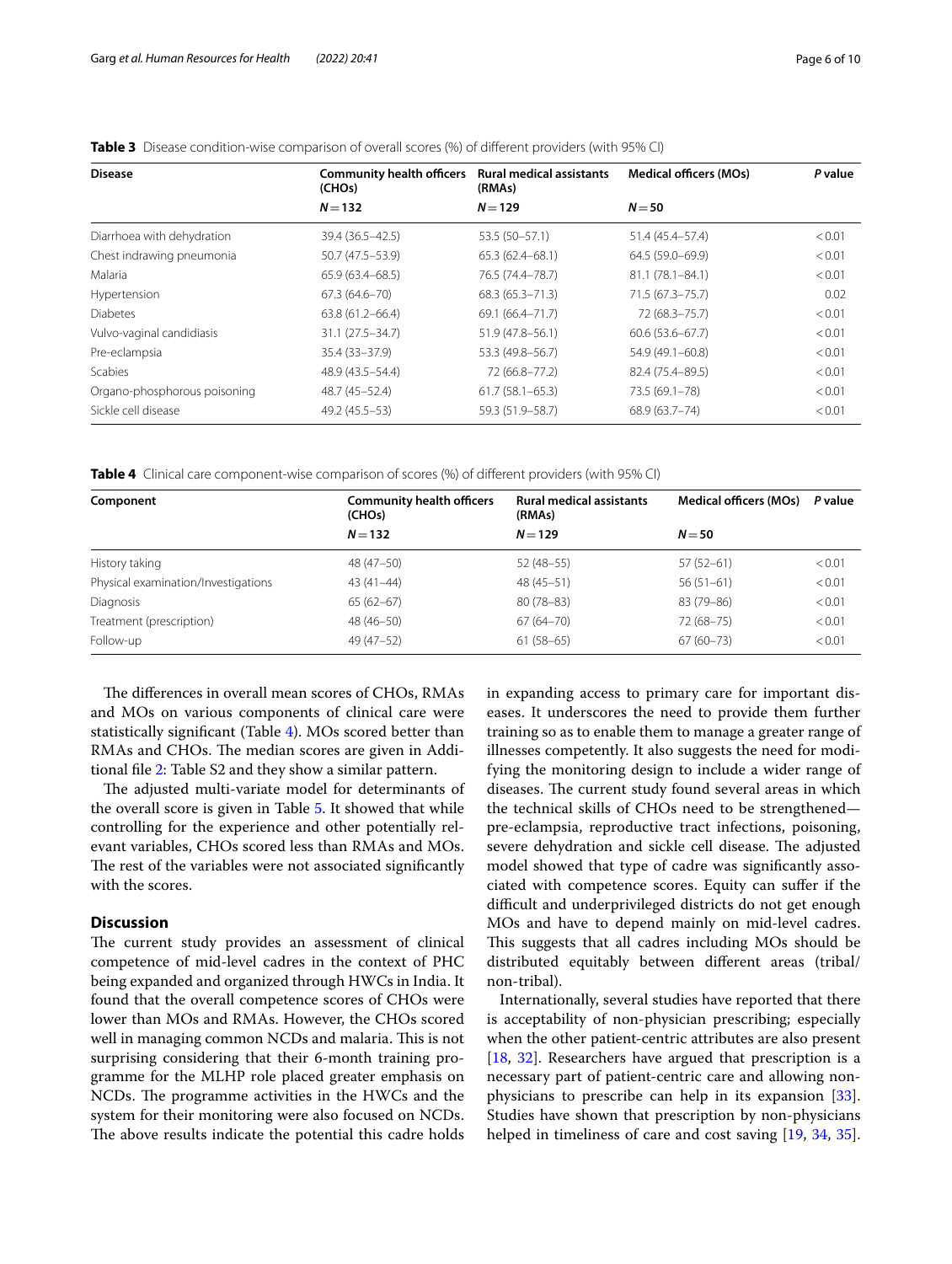| Score            | Coefficient                               | Std. Err | P value | [95% Conf.<br>Interval] |       |
|------------------|-------------------------------------------|----------|---------|-------------------------|-------|
| Age              | 0.010                                     | 0.035    | 0.785   | $-0.060$                | 0.079 |
| Type of provider |                                           |          |         |                         |       |
| CHO              | Reference                                 |          |         |                         |       |
| <b>RMA</b>       | 1.226                                     | 0.400    | 0.002   | 0.438                   | 2.014 |
| <b>MBBS</b>      | 1.637                                     | 0.339    | < 0.001 | 0.969                   | 2.305 |
| Gender           |                                           |          |         |                         |       |
| Male             | Reference                                 |          |         |                         |       |
| Female           | 0.172                                     | 0.179    | 0.339   | $-0.181$                | 0.525 |
| Type of area     |                                           |          |         |                         |       |
| Tribal           | Reference                                 |          |         |                         |       |
| Non-tribal       | 0.285                                     | 0.151    | 0.060   | $-0.012$                | 0.582 |
|                  | No. of years of experience as a provider  |          |         |                         |       |
| <1 year          | Reference                                 |          |         |                         |       |
| $1-3$ years      | 0.048                                     | 0.264    | 0.856   | $-0.471$                | 0.567 |
| 3-6 years        | 0.110                                     | 0.439    | 0.803   | $-0.755$                | 0.974 |
| 6-9 years        | $-0.251$                                  | 0.353    | 0.477   | $-0.947$                | 0.444 |
| $> 9$ years      | 0.014                                     | 0.287    | 0.962   | $-0.552$                | 0.580 |
|                  | Distance of HWC from district headquarter |          |         |                         |       |
| < 5 km           | Reference                                 |          |         |                         |       |
| $5-15$ km        | $-0.083$                                  | 0.447    | 0.853   | $-0.963$                | 0.797 |
| 16-30 km         | $-0.006$                                  | 0.439    | 0.989   | $-0.871$                | 0.859 |
| 31-45 km         | 0.251                                     | 0.445    | 0.573   | $-0.625$                | 1.127 |
| $>45$ km         | 0.100                                     | 0.436    | 0.819   | $-0.759$                | 0.959 |
| $_{\text{cons}}$ | 4.414                                     | 1.070    | 0.000   | 2.306                   | 6.521 |

<span id="page-6-0"></span>**Table 5** Multi-variate linear (ordinary least squares) regression for competence score

No. of observations: 264; *R*-squared: 0.27

Studies have also reported that signifcant barriers exist in deploying MLHPs or non-physicians in clinical roles. Restrictions on prescribing are common [[12](#page-8-11)]. Rigidity of boundaries, established hierarchies and relationships of power between the various medical professions has often been reported as a key barrier  $[34, 36]$  $[34, 36]$  $[34, 36]$ . There are often shortages of required medicines in settings where MLHPs are deployed [\[12\]](#page-8-11).

In India, governments have made a few attempts to promote non-physician cadres though such policies have met with a signifcant amount of resistance from the physicians  $[37]$ . The RMA experiment remained limited to a couple of states and their numbers remained below 2000 [[11,](#page-8-10) [37](#page-8-28), [38](#page-8-29)]. The Bachelor of Rural Health Care (BRHC) course was proposed by the central ministry of health in 2010, but it could not be launched due to sustained opposition  $[39]$  $[39]$ . The course was redesigned as Bachelor of Science (Community Health) and it got the central government's approval in 2013 [\[39](#page-8-30), [40\]](#page-8-31). Yet, it remained largely unimplemented and only one or two states could make a start  $[41]$ . In comparison to the earlier attempts,

CHO cadre has gone the most distance. Many countries seem to be shifting to nurse-based MLHPs. A similar shift could also be seen in the Indian policy, from nonnurse MLHPs like RMAs to nurse-based cadre of CHOs. There are more than 50 000 CHOs already working and their number is likely to cross 100 000 soon. CHOs are perhaps facing less opposition as they are posted in small rural facilities (sub-centres). It is important to note that the policy does not allow CHOs to practise outside HWCs. While earlier attempts to promote MLHPs were stand alone in nature, CHOs were part of the comprehensively designed mechanism of HWCs. This suggests that system-wide amendments, like introduction of HWCs may be necessary for such cadres to get established. Another factor that seems to have facilitated the fast roll-out of CHO cadre is of increased production of nurses in India and availability of surplus nurses.

HWCs are emerging as a suitable vehicle to implement PHC in India as they aim to bring comprehensive services closer to rural people, at a population of 5000. There is no way physicians can be placed at such a grassroots level in the foreseeable future [[42\]](#page-9-1). Still there can be a tendency to restrict the role of HWCs in conducting diagnosis and treatment of illnesses and to confne their involvement to screening, referral and follow-up. Such a tendency is likely to have an adverse affect on PHC. The patients referred by HWCs to higher facilities may have to travel large distances and it can involve a lot of difficulty and uncertainty in most parts of India. Therefore, if HWCs have to fulfil their relevance in PHC, MLHPs need to treat a large share of the patients approaching them and limit the referrals mainly to complicated illnesses. A recent policy brief in Indian context has also recommended expanding the prescription rights of nurses  $[43]$  $[43]$ . The development of CHO cadre and their acceptability in curative ambulatory care role can perhaps help in improving the status of nurses in Indian health system. CHOs can also help in correcting some of the gender imbalance in clinical cadres in India.

While a long-standing debate exists on how far to rely on non-physician cadres for clinical roles, the advantages they offer should not be ignored any longer, especially in LLMIC situations like India's. The results of the current study bode well for the CHO cadre deployed in HWCs. The question that requires attention now is how to enable such cadres to ensure the optimal delivery of PHC. This also underscores the need for ensuring adequate in-service training and continuous skill building for such cadres. Earlier studies have shown that continuous training is necessary and efective in improving clinical performance of non-physician cadres in PHC [\[31,](#page-8-20) [44](#page-9-3)]. It is signifcant therefore that the national health mission in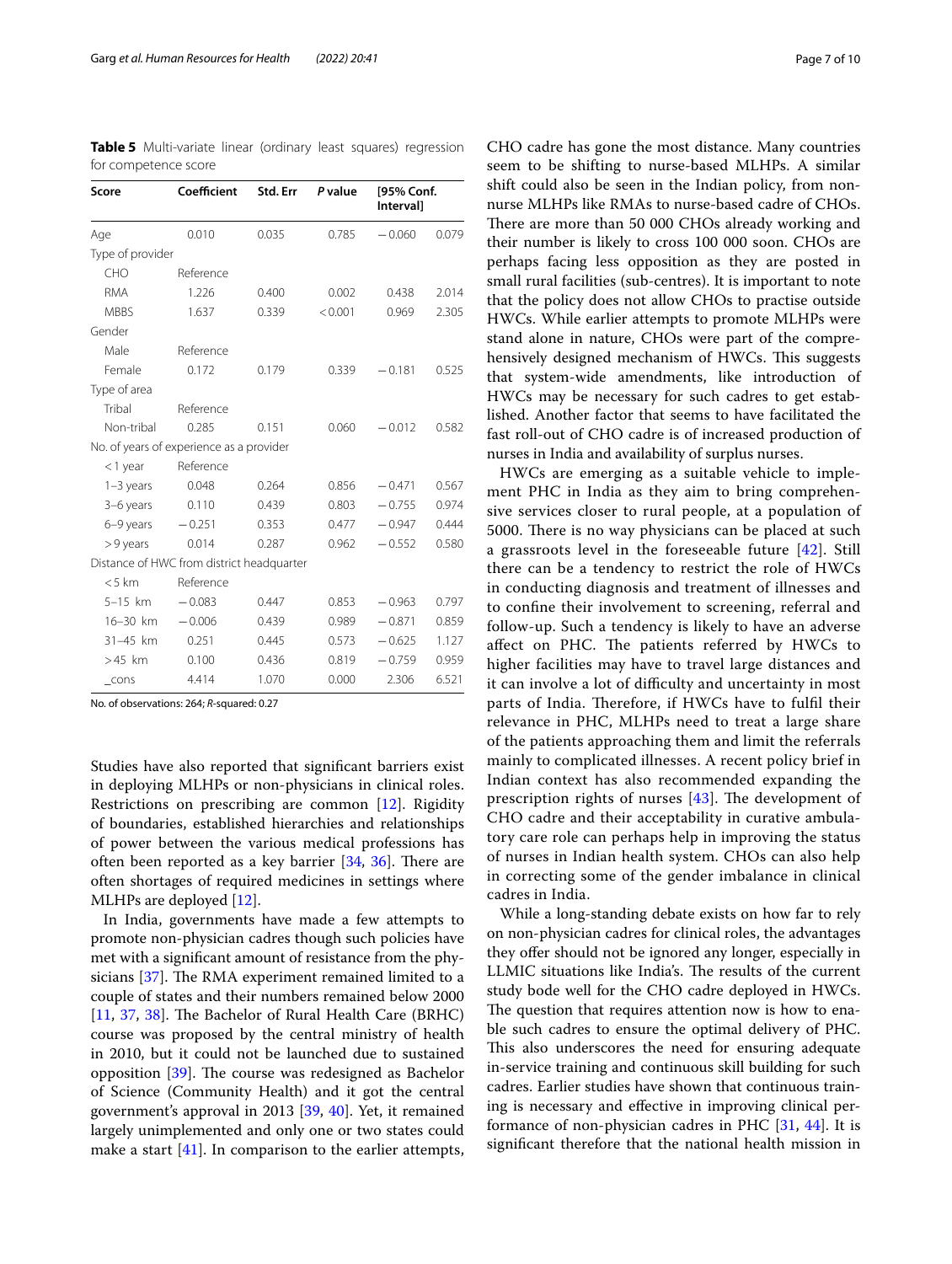India has recently initiated programmes for in-service capacity building of CHOs [\[45](#page-9-4)].

Development of standard treatment protocols has also been recommended to enable the non-physician cadres in providing better quality care [\[12](#page-8-11)]. A specifc recommendation has been to develop simplifed protocols for NCD management in facilities including the HWCs [\[46](#page-9-5)]. Chhattisgarh has also developed standard treatment protocols for use by CHOs and they form an important aid for building greater clinical competence [\[47](#page-9-6)].

The current study has several strengths. It was the first study on clinical competence of CHOs and it provides important guidance for policies to expand PHC in rural areas. The study covered a wide range of ambulatory care competencies and was not limited to a single disease. The study identifes areas in which the technical capacities of CHOs need to be enhanced. There will be a need to conduct similar studies of CHOs in other Indian states. A qualitative study is recommended to understand how the CHO cadre got developed. Further research is recommended on health outcomes achieved by MLHPs in HWCs, the cost-efectiveness of care provided by them and impact of their introduction on the wider health system.

### **Limitations**

The limitations of clinical vignettes-based assessments apply: (a) performance on the vignettes can be diferent from what providers do in practice; (b) this does not include demonstrating the skills to perform the clinical tasks necessary to diagnose and care for a patient. It is difficult to directly compare the scores of MLHPs in this study with other studies because the vignettes and their scoring templates vary across studies.

## **Conclusion**

The non-physician MLHP cadre of CHOs deployed in rural facilities under the current PHC initiative in India exhibited the potential to manage ambulatory care for illnesses. They should be trained further so that they can treat a large share of patients coming to the health and wellness centres. Their training should also equip them for appropriate referrals to higher facilities based on assessment of likely complications.

Continuous training inputs, treatment protocols and medicines need to be made available to MLHPs to improve their performance. Making a wide range of primary care services available close to people is essential to PHC and well-trained mid-level providers will be crucial for making it a reality.

#### **Abbreviations**

CHO: Community health officer; HRH: Human resources for health; HWC: Health and Wellness Centre; LLMIC: Low- and low- to middle income country; MBBS: Bachelor of Medicine and Bachelor of Surgery; MLHP: Mid-level healthcare provider: MO: Medical officer: NCD: Non-communicable disease: PHC: Primary Health Care; RMA: Rural medical assistant; UG: Under graduate; UHC: Universal Health Coverage; WHO: World Health Organization.

## **Supplementary Information**

The online version contains supplementary material available at [https://doi.](https://doi.org/10.1186/s12960-022-00737-w) [org/10.1186/s12960-022-00737-w.](https://doi.org/10.1186/s12960-022-00737-w)

<span id="page-7-1"></span><span id="page-7-0"></span>**Additional fle 1: Table S1.** No. of persons (mean) treated in health and wellness centres per month for various ailments—by type of provider.

<span id="page-7-2"></span>**Additional fle 2: Table S2.** Overall median scores of diferent providers in % (with 95% CI).

**Additional fle 3: Table S3.** Disease wise scores in prescription (treatment) for providers (% with 95% CI).

#### **Acknowledgements**

Not applicable.

#### **Author contributions**

SG, NT, JD, DS, HD and TZ contributed to the study design; SG, NT, JD, DS and HD contributed to writing of the manuscript; SG, NT, JD, KB and KC analysed the data; DS, TZ and HD reviewed the manuscript; NT, SG, JD, DS, TZ and HD contributed to design of tools and JD, NT, KB and KC contributed to the data collection. All authors read and approved the fnal manuscript.

#### **Authors' information**

SG, NT, JD, KB and KC work with State Health Resource Centre, Chhattisgarh, Raipur, India. DS and HD work with WHO, India Office, New Delhi, India. TZ works with WHO, South East Asia Regional Office, New Delhi, India.

#### **Funding**

The study was funded by the WHO, India Office.

#### **Availability of data and materials**

The datasets used and/or analysed during the current study are available from the corresponding author and State Health Resource Centre, Chhattisgarh on reasonable request.

#### **Declarations**

#### **Ethics approval and consent to participate**

Informed written consent was obtained from each respondent. No personal identifers were included in the dataset. The study was approved by the Institutional Ethics Committee of the State Health Resource Centre, Chhattisgarh. All methods were carried out in accordance with relevant guidelines and regulations.

#### **Consent for publication**

Not applicable.

#### **Competing interests**

The authors declare that there are no competing interests.

#### **Author details**

<sup>1</sup> State Health Resource Centre, Chhattisgarh, Raipur, India. <sup>2</sup>WHO, South East Asia Regional Office, New Delhi, India. <sup>3</sup>WHO, India Office, New Delhi, India.

Received: 17 January 2022 Accepted: 29 April 2022Published online: 12 May 2022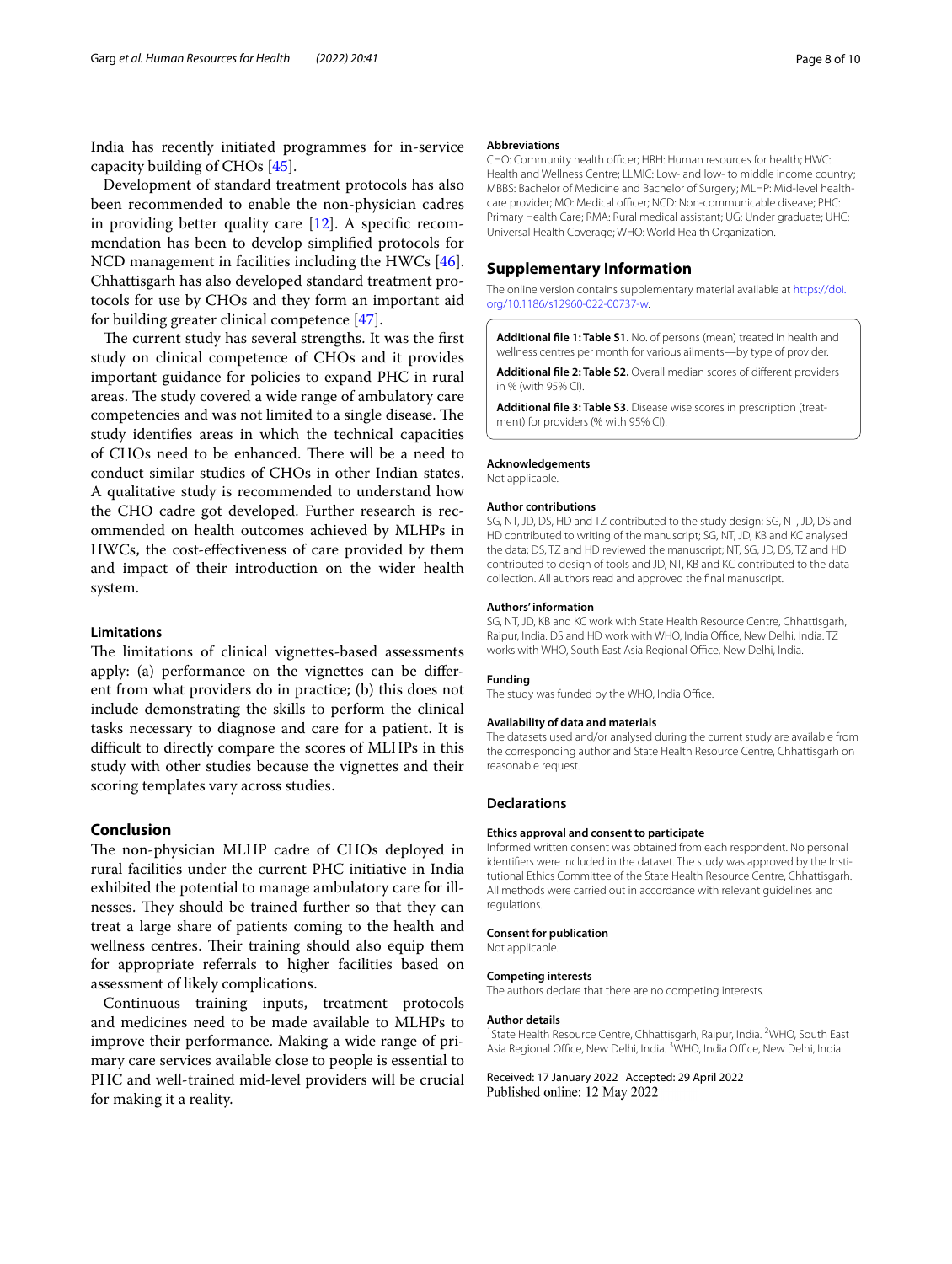#### **References**

- <span id="page-8-0"></span>1. World Health Organization. Primary health care. Fact sheet. 1st April 2021. <https://www.who.int/news-room/fact-sheets/detail/primary-health-care>. Accessed 13 Aug 2021.
- <span id="page-8-1"></span>2. Stigler F, Macinko J, Pettigrew L, Kumar R, van Weel C. No universal health coverage without primary health care. Lancet. 2016;387:1811. [https://doi.](https://doi.org/10.1016/S0140-6736(16)30315-4) [org/10.1016/S0140-6736\(16\)30315-4.](https://doi.org/10.1016/S0140-6736(16)30315-4)
- <span id="page-8-2"></span>3. Haque M, Islam T, Rahman N, McKimm J, Abdullah A, Dhingra S. Strengthening primary health-care services to help prevent and control long-term (chronic) non-communicable diseases in low- and middle-income countries. Risk Manag Healthc Policy. 2020;13:409–26. [https://doi.org/10.](https://doi.org/10.2147/RMHP.S239074) [2147/RMHP.S239074.](https://doi.org/10.2147/RMHP.S239074)
- <span id="page-8-3"></span>4. Ministry of Health and Family Welfare, Government of India. Report of the taskforce for comprehensive primary health care roll out. 2015. [https://](https://ab-hwc.nhp.gov.in/download/document/73f6292ba65a28d63c70b4d836896318.pdf) [ab-hwc.nhp.gov.in/download/document/73f6292ba65a28d63c70b4d83](https://ab-hwc.nhp.gov.in/download/document/73f6292ba65a28d63c70b4d836896318.pdf) [6896318.pdf.](https://ab-hwc.nhp.gov.in/download/document/73f6292ba65a28d63c70b4d836896318.pdf) Accessed 10 Apr 2021.
- <span id="page-8-4"></span>5. Nandi S. Reiterating the importance of publicly funded and provided primary healthcare for non-communicable diseases: the case of India; comment on "Universal health coverage for non-communicable diseases and health equity: lessons from Australian primary healthcare." Int J Health Policy Manag. 2021. [https://doi.org/10.34172/ijhpm.2021.137.](https://doi.org/10.34172/ijhpm.2021.137)
- <span id="page-8-7"></span>6. Ved R, Gupta G, Singh S. India's health and wellness centres: realizing universal health coverage through comprehensive primary health care. WHO South-East Asia J Public Health. 2019;8(1):18–20. [https://doi.org/10.](https://doi.org/10.4103/2224-3151.255344) [4103/2224-3151.255344.](https://doi.org/10.4103/2224-3151.255344)
- <span id="page-8-9"></span>7. Asgari-Jirhandeh N, Zapata T, Jhalani M. Strengthening primary health care as a means to achieve universal health coverage: experience from India. J Health Manag. 2021;23(1):20–30. [https://doi.org/10.1177/09720](https://doi.org/10.1177/0972063421995004) [63421995004.](https://doi.org/10.1177/0972063421995004)
- <span id="page-8-5"></span>8. Ministry of Health and Family Welfare, Government of India. Operational guideline for health and wellness centres. [https://www.who.int/docs/](https://www.who.int/docs/default-source/searo/india/publications/operational-guidelines-for-comprehensive-primary-health-care-through-health-and-wellness-centers.pdf?sfvrsn=85baf686_2) [default-source/searo/india/publications/operational-guidelines-for](https://www.who.int/docs/default-source/searo/india/publications/operational-guidelines-for-comprehensive-primary-health-care-through-health-and-wellness-centers.pdf?sfvrsn=85baf686_2)[comprehensive-primary-health-care-through-health-and-wellness-cente](https://www.who.int/docs/default-source/searo/india/publications/operational-guidelines-for-comprehensive-primary-health-care-through-health-and-wellness-centers.pdf?sfvrsn=85baf686_2) rs.pdf?sfvrsn=85baf686\_2. Accessed 3 Feb 2021.
- <span id="page-8-6"></span>9. [State Health Resource Cen](https://www.who.int/docs/default-source/searo/india/publications/operational-guidelines-for-comprehensive-primary-health-care-through-health-and-wellness-centers.pdf?sfvrsn=85baf686_2)tre, Chhattisgarh & WHO India. Demand-side assessment of Primary Health Care in Chhattisgarh: assessment carried out by State Health Resource Centre, Chhattisgarh and WHO India for Department of Health and Family Welfare, Government of Chhattisgarh. New Delhi: World Health Organization India; 2020.
- <span id="page-8-8"></span>10. Ministry of Health and Family Welfare, Government of India. Health and wellness centres under Ayushman Bharat-India. [https://ab-hwc.nhp.gov.](https://ab-hwc.nhp.gov.in/) [in/.](https://ab-hwc.nhp.gov.in/) Accessed 13 Sept 2021.
- <span id="page-8-10"></span>11. Rao KD, Sundararaman T, Bhatnagar A, Gupta G, Kokho P, Jain K. Which doctor for primary health care? Quality of care and non-physician clinicians in India. Social Sci Med. 2013;84:30–4.
- <span id="page-8-11"></span>12. Joshi R, Alim M, Kengne AP, Jan S, Maulik PK, Peiris D, Patel AA. Task shifting for non-communicable disease management in low and middle income countries—a systematic review. PLoS ONE. 2014;9(8): e103754. <https://doi.org/10.1371/journal.pone.0103754>.
- <span id="page-8-12"></span>13. Huicho L, Scherpbier RW, Nkowane AM, Victora CG. How much does quality of child care vary between health workers with difering durations of training? An observational multicountry study. Lancet. 2008;372:910–6.
- 14. Laurant M, Reeves D, Hermens R, Braspenning J, Grol R, Sibbald B. Substitution of doctors by nurses in primary care. Cochrane Database Syst Rev. 2005.<https://doi.org/10.1002/14651858.CD001271.pub2>.
- 15. McCord C. The quality of emergency obstetrical surgery by assistant medical officers in Tanzanian district hospitals. Health Aff. 2009;28:876-85.
- 16. Warriner IK, Wang D, My Huong NT, Thapa K, Tamang A, Shah I, et al. Can midlevel health-care providers administer early medical abortion as safely and efectively as doctors? A randomised controlled equivalence trial in Nepal. Lancet. 2011;377:1155–61.
- 17. Wilson A, Lissauer D, Thangaratinam S, Khan K, Macarthur C, Coomarasamy A. A comparison of clinical officers with medical doctors on outcomes of caesarean section in the developing world: meta-analysis of controlled studies. BMJ. 2011. <https://doi.org/10.1136/bmj.d2600>.
- <span id="page-8-21"></span>18. Moola S, Bhaumik S, Nambiar D. Mid-level health providers (MLHPs) for primary healthcare. New Delhi: The George Institute for Global Health; 2019.
- <span id="page-8-24"></span>19. Bhanbhro S, Drennan VM, Grant R, et al. Assessing the contribution of prescribing in primary care by nurses and professionals allied to medicine: a systematic review of literature. BMC Health Serv Res. 2011;11:330. [https://doi.org/10.1186/1472-6963-11-330.](https://doi.org/10.1186/1472-6963-11-330)
- <span id="page-8-13"></span>20. Lehmann U. Mid-level health workers. The state of the evidence on programmes, activities, costs and impact on health outcomes. A literature review. Geneva: Department of Human Resources for Health. 2008. [http://www.who.int/hrh/MLHW\\_review\\_2008.pdf.](http://www.who.int/hrh/MLHW_review_2008.pdf) Accessed 3 Aug 2021.
- <span id="page-8-14"></span>21. Joshi R, Pakhare A, Kumar S, Khadanga S, Joshi A. Improving the capacity of nurses for non-communicable disease service delivery in India: how do they fare in comparison to doctors? Educ Prim Care. 2019;30(4):230–6. [https://doi.org/10.1080/14739879.2019.1619097.](https://doi.org/10.1080/14739879.2019.1619097)
- <span id="page-8-15"></span>22. Raha S, Bossert T, Vujicic M. Political economy of health workforce policy: the Chattisgarh experience with a three-year course for rural health care practitioners. HNP discussion paper. Washington, DC: The World Bank; 2010.
- <span id="page-8-16"></span>23. World Health Organization and State Health Resource Centre. Health labour market analysis, Chhattisgarh. 2019. [https://www.who.int/publi](https://www.who.int/publications/i/item/health-labour-market-analysis-9-july-2020) [cations/i/item/health-labour-market-analysis-9-july-2020.](https://www.who.int/publications/i/item/health-labour-market-analysis-9-july-2020) Accessed 15 June 2021.
- <span id="page-8-17"></span>24. Ministry of Health and Family Welfare, Government of India. Health and wellness centres under Ayushman Bharat-Chhattisgarh. [https://ab-hwc.](https://ab-hwc.nhp.gov.in/) [nhp.gov.in/.](https://ab-hwc.nhp.gov.in/) Accessed 13 Sept 2021.
- <span id="page-8-18"></span>25. Veloski J, Tai S, Evans AS, Nash DB. Clinical vignette-based surveys: a tool for assessing physician practice variation. Am J Med Qual. 2005;20(3):151– 7. [https://doi.org/10.1177/1062860605274520.](https://doi.org/10.1177/1062860605274520)
- 26. Kelly MH, Campbell LM, Murray TS. Clinical skills assessment. Br J Gen Pract. 1999;49(443):447–50.
- <span id="page-8-19"></span>27. Peabody JW, DeMaria L, Smith O, Hoth A, Dragoti E, Luck J. Large-scale evaluation of quality of care in 6 countries of eastern Europe and Central Asia using clinical performance and value vignettes. Glob Health Sci Pract. 2017;5(3):412–29. [https://doi.org/10.9745/GHSP-D-17-00044.](https://doi.org/10.9745/GHSP-D-17-00044)
- 28. Peabody JW, Luck J, Glassman P, Dresselhaus TR, Lee M. Comparison of vignettes, standardized patients, and chart abstraction: a prospective validation study of 3 methods for measuring quality. JAMA. 2000;283(13):1715–22. <https://doi.org/10.1001/jama.283.13.1715>.
- 29. Charlin B, Van Der Vleuten C. Standardized assessment of reasoning in contexts of uncertainty: the script concordance approach. Eval Health Prof. 2004;27(3):304–19.
- 30. Khan ANS, Karim F, Chowdhury MAK, Zaka N, Manu A, El AS, et al. Competence of healthcare professionals in diagnosing and managing obstetric complications and conducting neonatal care: a clinical vignette-based assessment in district and subdistrict hospitals in northern Bangladesh. BMJ Open. 2019;9(8):1–9.
- <span id="page-8-20"></span>31. Thampy H, Willert E, Ramani S. Assessing clinical reasoning: targeting the higher levels of the pyramid. J Gen Intern Med. 2019;34(8):1631–6.
- <span id="page-8-22"></span>32. Gerard K, Tinelli M, Latter S, Smith A, Blenkinsopp A. Patients' valuation of the prescribing nurse in primary care: a discrete choice experiment. Health Expect. 2015;18(6):2223–35.<https://doi.org/10.1111/hex.12193>.
- <span id="page-8-23"></span>33. Nuttall D. Nurse prescribing in primary care: a metasynthesis of the literature. Prim Health Care Res Dev. 2018;19(1):7–22. [https://doi.org/10.1017/](https://doi.org/10.1017/S1463423617000500) [S1463423617000500.](https://doi.org/10.1017/S1463423617000500)
- <span id="page-8-25"></span>34. Ferrinho P, Omar C. The human resources for health situation in Mozambique. 2004. <http://www.hrhresourcecenter.org/node/1710>.
- <span id="page-8-26"></span>35. Graham-Clarke E, Rushton A, Noblet T, Marriott J. Non-medical prescribing in the United Kingdom national health service: a systematic policy review. PLoS ONE. 2019;14(7):1–29.
- <span id="page-8-27"></span>36. Strickland-Hodge B. Nurse prescribing: the elephant in the room? Qual Prim Care. 2008;16:103–7.
- <span id="page-8-28"></span>37. Shivkumar S. More health professionals for rural India. BMJ. 2012;345: e8339. <https://doi.org/10.1136/bmj.e8339>.
- <span id="page-8-29"></span>38. Garg S, Singh R, Grover M. Bachelor of rural health care: do we need another cadre of health practitioners for rural areas? Natl Med J India. 2011;24:35–7.
- <span id="page-8-30"></span>39. Dhar, A. Cabinet approves B.Sc. Community health course in state universities. [https://www.thehindu.com/news/national/cabinet-approves-bsc](https://www.thehindu.com/news/national/cabinet-approves-bsc-community-health-course-in-state-universities/article5348436.ece)[community-health-course-in-state-universities/article5348436.ece](https://www.thehindu.com/news/national/cabinet-approves-bsc-community-health-course-in-state-universities/article5348436.ece).
- <span id="page-8-31"></span>40. Ministry of Health and Family Welfare, Government of India. Five years (2009–2014) achievements and new initiatives. [https://nhm.gov.in/Write](https://nhm.gov.in/WriteReadData/l892s/7066690731472463781.pdf) [ReadData/l892s/7066690731472463781.pdf](https://nhm.gov.in/WriteReadData/l892s/7066690731472463781.pdf). Accessed 3 Aug 2021.